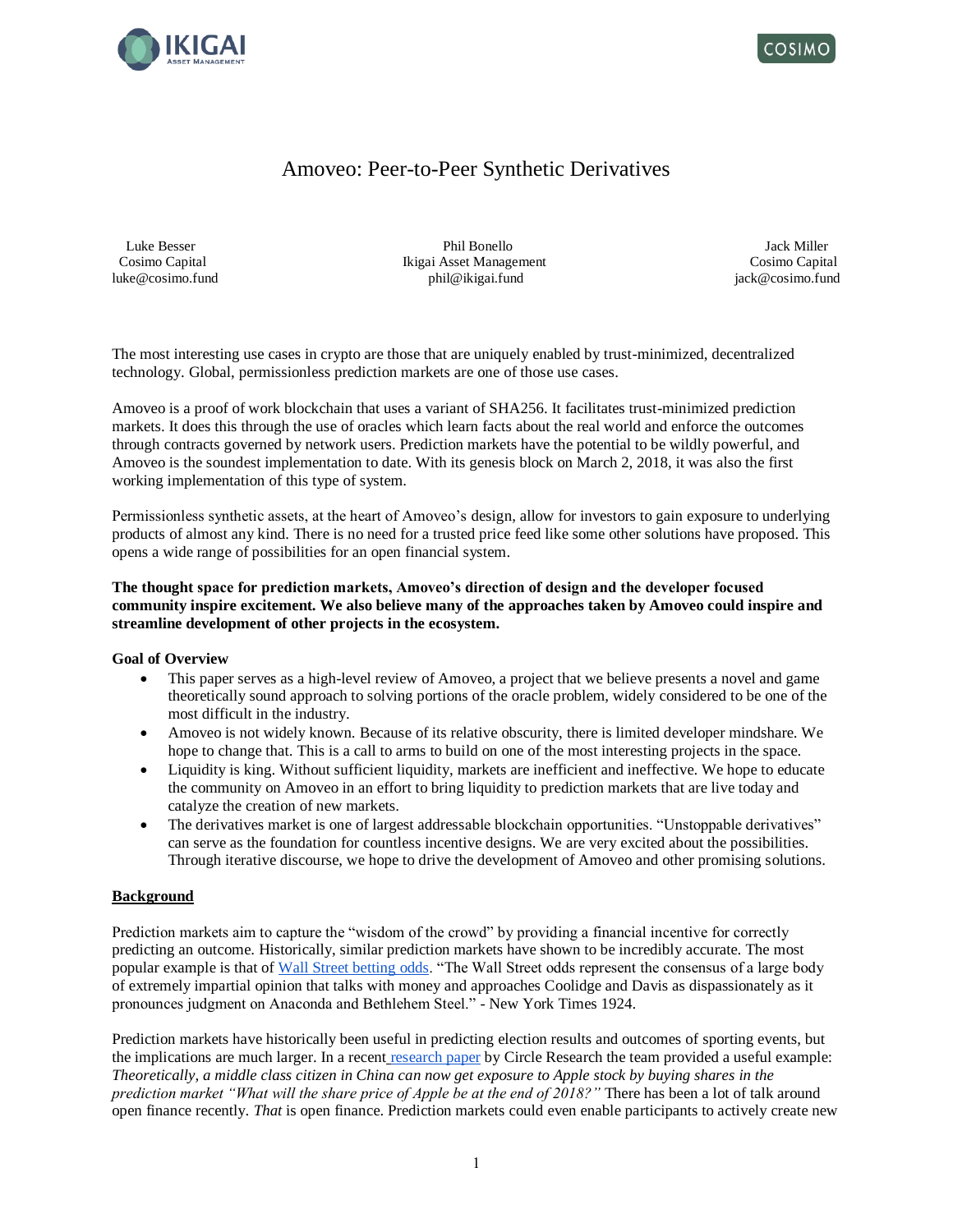



markets to hedge against the possibility of real-world events - think insurance against losing your home to an earthquake. Through monetary rewards, prediction markets can incentivize users to share accurate real-world data, ultimately communicating probabilities about future events to decentralized, immutable blockchains.

Past prediction market experimentation has revealed shortcomings that have historically skewed the accuracy of predictions.

- Illiquidity creates exorbitant opportunity costs resulting in inefficient market pricing.
- High transaction costs further distort the equilibrium bid price. It is important to have cheap transactions to allow for efficient price discovery.
- Regulation, capital controls, geographical barriers and counterparty risk have historically prevented widespread adoption of prediction markets. Censorship resistant networks have the ability to mitigate these risks.
- Relying on third parties to host prediction markets requires a high degree of trust. Because the third-party entity is handling the transactions, you have to trust that the party will fulfill the original agreements of contract and not steal your money.

Public blockchains have the potential to solve the issues of past prediction markets. A well implemented solution, governed by a decentralized user-base, would transcend geographical borders and thus bring increased liquidity and low barriers to entry. Because of the censorship resistant nature of many public blockchains, prediction markets can more freely operate increasing accuracy and power of predictions. Furthermore, because these networks are open source and remove the need for a middleman, transaction fees trend towards the cost of execution. Counterparty risk is removed which further adds to the efficacy of the prediction market. Amoveo is especially efficient as there is no additional capital requirement on behalf of reporters in the way Augur's oracles function.

## **Introduction**

Amoveo was founded by Zack Hess. He has been architecting and developing the solution for about four years. Prior to launching Amoveo, Zack designed and implemented MVPs for Augur and Aeternity. He has been one of the most prominent voices in addressing the game theory and security around oracle solutions. Much of his commentary can be found on the Bitcoin Hivemind forum where he and Paul Sztorc share extensive thought on the design of prediction markets. In preparing this overview, it became evident that Zack has been a consistent leader in the prediction market space.

**Amoveo adopts concepts such as [futarchy](http://mason.gmu.edu/~rhanson/futarchy.html) from Robin Hanson, the idea of trustless [prediction markets](http://bitcoinhivemind.com/) from Paul Sztorc, Nakamoto consensus from Bitcoin, and [atomic swaps](https://bitcointalk.org/index.php?topic=193281.msg2224949#msg2224949) from Tier Nolan.** Uniquely, Amoveo uses betting in combination with Nakamoto consensus to build secure on-chain oracles. Additionally, it implemented a new form of off-chain non-custodial exchange through payment channels, a concept that allows for derivatives trading with synthetic assets. A recent [paper](https://rainbownet.work/RainbowNetwork.pdf) by Dan Robinson titled *The Rainbow Network: An Off-Chain Decentralized Synthetics Exchange* summarizes many of the concepts that Amoveo has implemented since its launch in March 2018.

Amoveo supports both binary and scalar approaches. An oracle in the Amoveo network is a binary question that is hosted on-chain. Scalar oracles are made by interpreting 10 binary oracles as the 10 bits of a number. Paired with Nakamoto consensus, the outcome of an oracle is determined by the aggregate amount of VEO on each side. There are three potential outcomes: True, False, and Bad Question. An oracle resolves after a predetermined resolution date and an abatement of betting occur in conjunction. Intuitively, betting activity subsides as there is diminishing opportunity for arbitrage between the oracle and the real-world outcome. If an oracle receives inadequate turnout, it resolves to "Bad Question."

Think of an oracle as the underlying asset in the ecosystem - the ultimate truth, the foundation. From there, Amoveo gives users the ability to create off-chain markets that settle with the outcome of the underlying oracle. Complex contracts can be hosted within channels allowing for the development of derivatives. While the Amoveo blockchain is not Turing-complete, channels are. Markets can then be hosted through a collection of bidirectional channels that interact with the same server. Additionally, these channels are compatible with the lightning network allowing users to route a bitcoin lightning payment through Amoveo markets. Any number of markets can be hosted on top of a respective oracle. These markets are hosted by third-party servers that have no control of the off-chain contracts.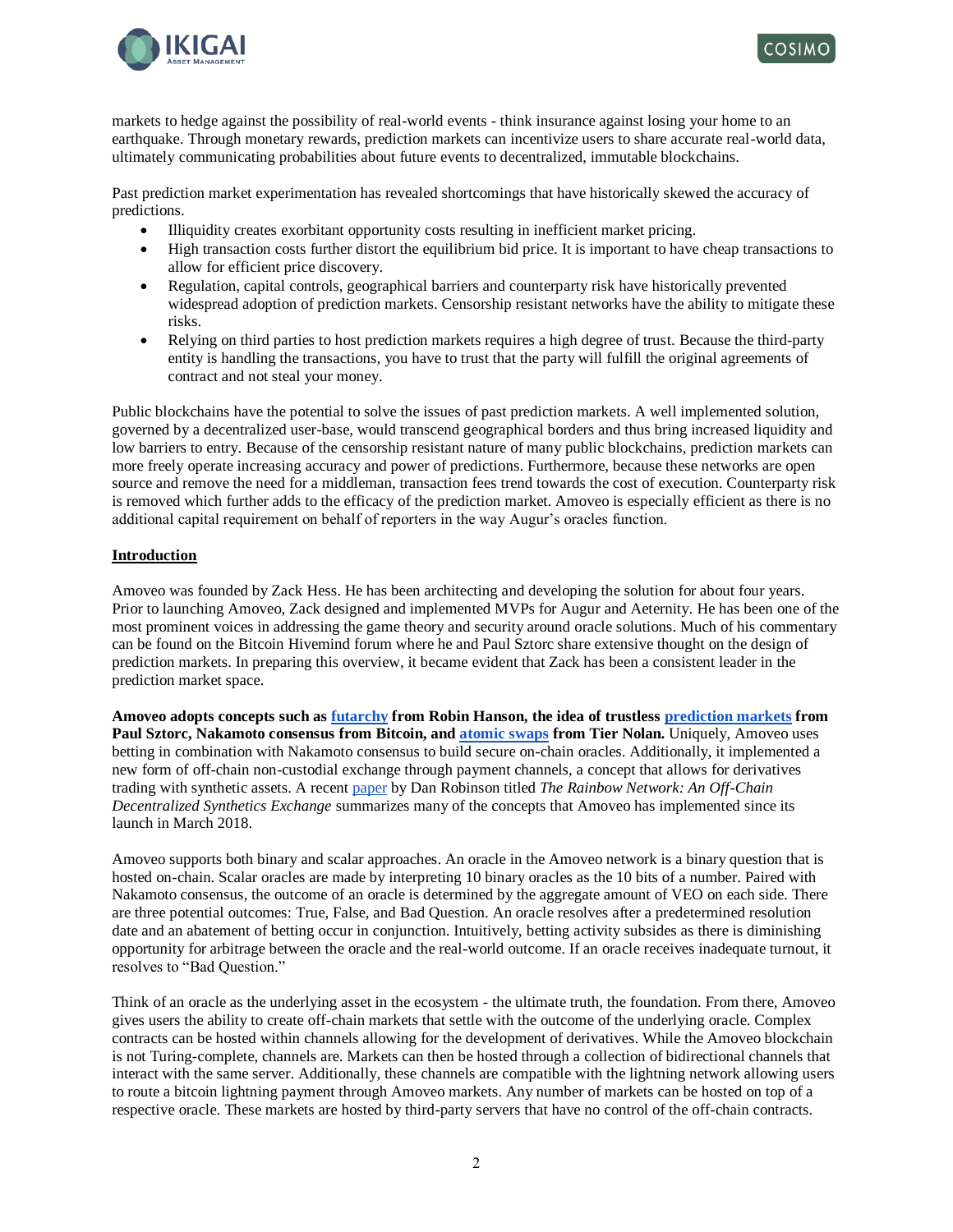



Additionally, the aggregate size of the market economy can far exceed the size of the oracle betting without concerns of corruption.

On Amoveo, oracles run independently of the markets that sit atop. Unlike voting based solutions, oracles cannot be corrupted through bribery because there is no notion of voters. Instead, there are only bettors. A bad actor can attempt to corrupt an oracle only by betting money on an incorrect outcome. In this scenario, an economic actor would fill the arbitrage opportunity by betting on the correct outcome. This is in contrast to prominent implementations such as Augur which separate the role of bettor and voter. Augur's system, and others which introduce [voter-based](https://github.com/zack-bitcoin/amoveo/blob/master/docs/design/oracle_motivations.md) oracles, are susceptible to parasitic markets whereby a voter reward is less than a potential bribe to the voter, creating a positive expected value for corrupting the system.

To simplify, below are the steps for interacting with an oracle:

- 1. An entity creates an oracle and pays a small fee which bootstraps liquidity.
- 2. After an event occurs, bettors place a bounty on a side of the oracle to report the outcome.
- 3. Entities create markets pointing to the outcome of an oracle. These markets can be hosted P2P or by third party providers that can host non-custodial channels.
- 4. Users bet on off-chain markets that are hosted in bidirectional channels. Bets are denominated in VEO but currency risk can be minimized through the creation and use of stable synthetic instruments.
- 5. Market betting stops at a predetermined closing time.
- 6. The oracle is resolved after an event has occurred and betting has stopped. Bettors are paid.
- 7. The market contract is resolved based on the outcome of the underlying oracle.
- 8. Bettors are paid accordingly.

### **Architecture and Design Approach**

### **Oracles**

Amoveo takes a unique approach to solving the oracle problem. An oracle is effectively a binary question, the results of which are stored as native objects in the network state. These questions are a way of aligning real-world truths with immutable, blockchain truths. A question might be: "Will the price of Bitcoin be greater than \$10,000 on January 1st, 2019?" The answer to the question is determined by an on-chain betting mechanism. Users bet on a side of an outcome and they are rewarded for betting on the correct side. After enough time has passed without any new bets, the oracle resolves to the side with most VEO behind it. The initial liquidity is provided by the party who proposed the oracle question.

#### **If someone tried to cheat by placing a large bet on the incorrect side there would be a large economic incentive to stake VEO behind the correct side and, if needed, enlist other profit-motivated token holders.**

This incentive for users to place bets against false information is the key to the security of Amoveo's oracle system. The last resort would be to fork the chain in the event of a successful attack on the oracle that caused it to report an incorrect value. The miners are incentivized to follow the honest chain because following the dishonest chain is uneconomical.

Amoveo's approach allows for a simple design with a small attack surface. It removes the need for an additional token by using the native currency of its blockchain. It allows smart contracts to use real-world data while keeping the total size of the network state very small. This lowers the complexity of on-chain scaling and also ensures a low cost of running a full node.

The oracle problem is a massive hurdle for smart contract systems. Many real-world problems simply require awareness of certain data points. Applications using smart contracts have the additional requirement that this data be provided in a way that doesn't create a single point of failure. Rune Christiansen of MakerDAO, one of the premiere Ethereum dapps, has stated that the oracle layer is the weak-link in Maker's system. Amoveo elegantly solves a problem that plagues other systems, reducing complexity, cost, and chain size. The fact that oracles are native onchain objects also means that oracle data can be read by off-chain smart contracts, which are a unique innovation in Amoveo. It's possible that the oracle problem is so critical to decentralized financial applications that an elegant solution with on-chain objects might give Amoveo a distinct advantage in cost and transaction throughput.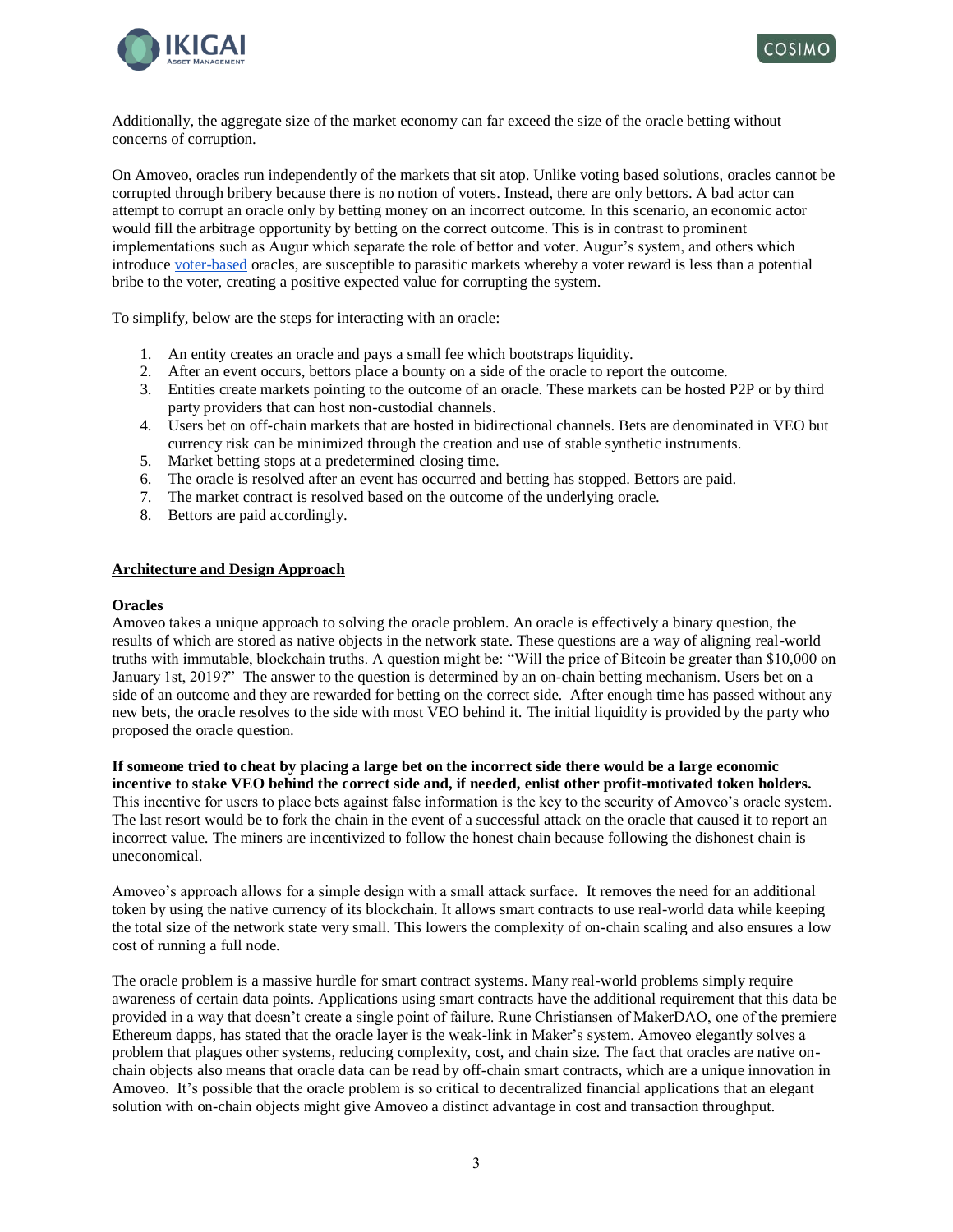



### **Governance**

Governance in Amoveo runs on a process known as [futarchy,](https://medium.com/alpineintel/on-governance-futarchy-6a6fa2c012b) whereby changes are determined through betting. A proposal is submitted, and an oracle is created. The market will be something like "proposal X will increase the value of VEO by y" and users will bet on whether they believe this is true. **One interesting property of this system is that instead of "one token, one vote," we have "one token risked, one vote."** This means you could lose your money by voting recklessly or trying to manipulate the market in bad faith. It's possible this results in a more accurate representation of the stakeholders' beliefs about a given proposal compared to direct token voting. The governance model is defined by the value of certain protocol parameters. These parameters can be broken down into four different categories:

- Fees for certain types of transactions
- Oracle mechanics such as the initial liquidity requirement, duration, and maximum question size
- Blockchain mechanics such as block time, size, and reward, and how much of the block reward is distributed to the developers (currently 0.2 VEO per block)
- Gas limit and maximum size of the smart contracts

These values are stored on-chain and can be adjusted using an oracle question which is resolved with bets like any other oracle question. The efficacy of this process depends on VEO holders being incentivized to bet on values that make VEO most valuable. Changes can be made without requiring a hard fork update nor software upgrades to propagate across users of the network to enact the change. Instead, the value is changed on-chain and will be utilized by the smart contracts immediately.

### **Channels**

A channel is an agreement between two parties to lock up VEO for a certain amount of time with the promise to sync up with the blockchain when the time expires or when one or both parties decide to close the channel. Channels require one transaction to open and another to close. A small fee is required to open a channel, but any number of transactions may be executed while the channel is open. Once a channel is closed, any change in the VEO balances are written to the blockchain. This is useful because users can perform fewer transactions onchain, which require paying a fee and waiting for your transaction to be confirmed. Instead, users make transactions that are executed instantly, have no transaction fee, and which are guaranteed to be authentic by digital signatures from each party. **Channels allow for the same performance and experience users expect from centrally hosted markets but with the assurances of a secure, censorship-resistant network.** Using channels, Amoveo can achieve massive throughput without the high fees and slow wait times experienced by other blockchains.

### **Smart Contracts Inside Channels**

Besides simply sending VEO between users, channels are used to execute Amoveo's smart contracts. These smart contracts are Turing Complete, meaning there is no restriction on the programs that can be run inside them. Complex logic and financial derivatives can be defined in these smart contracts without the need to store all information inside the blockchain state. This massively reduces the scaling requirements for throughput on-chain and means *Amoveo could scale to thousands of transactions per second, or more, and execute high-volume, trustless financial agreements at a low cost.*

The trade-off is that users are required to be online to participate in channels. This means that in practice, market operators will likely be those with the resources and expertise to be service providers. This has a centralizing trend; however, security guarantees are still enforced by Merkle proofs and a challenge mechanism penalizes channel operators that try to cheat. It's trivial to prove there was cheating using digital signatures and those caught cheating have their funds slashed.

Another protection for users making bets is that all off-chain markets in Amoveo match orders in batches instead of first come, first serve. The market contract will pick the optimal price and combine any matching orders all at once at a single price instead of combining orders that match as they come. **This prevents front-running and makes it more difficult for trading bots or high frequency traders to take advantage of users with an advantage in hardware, internet connection, or privileged access to markets and order books hosted by central entities.**

Channels are created when both parties publish a transaction that they have signed using their private key. Any updates to the state of the data inside of the smart contract within the channel are signed with digital signatures from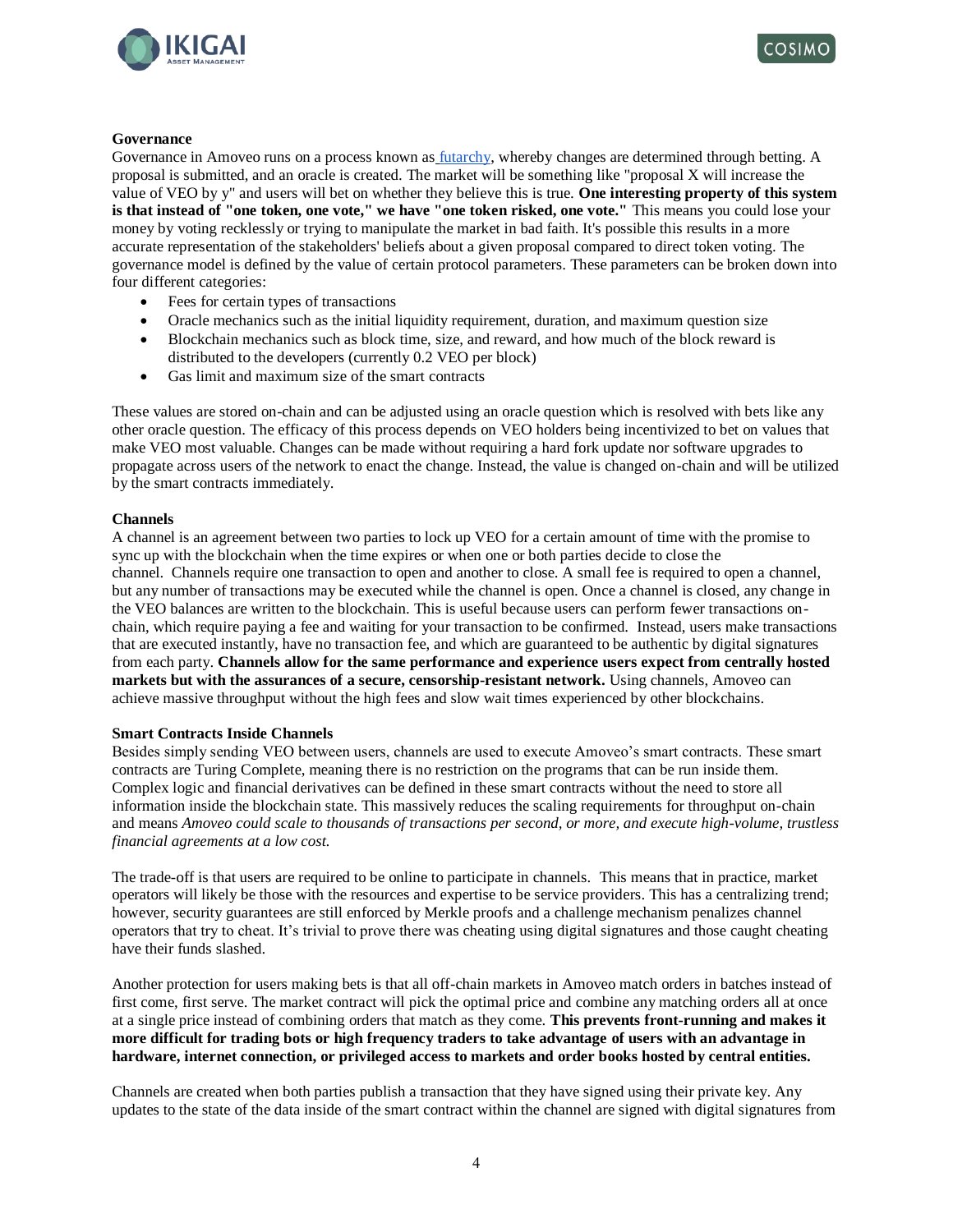



both parties which verifies their integrity. Under normal circumstances, both parties will agree, and a special transaction will be signed by both parties and submitted to close the channel. Upon closing the channel, the appropriate amount of VEO will be distributed to each party as defined by the rules of the smart contract and any updates to the state.

In the case of a disagreement or the disappearance of one party, the channel can be closed unilaterally by a single party with a transaction that only requires one signature. This transaction is submitted with the most recent data inside the smart contract. Any updates to the data in the smart contract will increase a nonce, which is just an everincreasing number that tracks the order of transactions. The nonce is how the blockchain is able to adjudicate disputes about smart contract state without an intermediary. For example, if someone tried to cheat by submitting a transaction to unilaterally close a channel with an old contract state that didn't contain some recent losing bets they made, the other party in the channel is given a certain amount of time to submit evidence of cheating. If the other party submits a different contract state, then the blockchain will simply compare the nonces between the two states and side with the state with a higher nonce. Since we know the states are valid by digital signatures from both parties, the nonce is the only remaining data point required to determine which state is the most recent and thus correct. Any party caught trying to cheat will forfeit funds to the submitter of the valid proof.

This system introduces the requirement for the user of a channel to maintain the latest state within the smart contract along with the channel operator or else they would not be able to submit proof against the cheater. While this is an additional hurdle, wallet software and other third parties can safely store backups of the current state as the signed state does not contain any sensitive data. It does require that a user maintain vigilance and internet connectivity to detect against a dishonest channel operator closing early. However, evidence of cheating can be submitted by parties who are not members of the channel. Third parties will be incentivized to monitor the blockchain and verify that channels are being closed honestly to receive the reward that comes from slashing the funds of any cheaters.

### **Derivatives, not Subcurrency**

Users can create financial derivatives using any logic they wish in the off-chain smart contracts. These derivatives exist entirely off-chain which keeps the network state small. This also minimizes the memory required on-chain, and thus reduces the costs to maintain the network state. When you open a channel in Amoveo, the network only needs to store the VEO balance of the parties in the channel yet can interact and send any arbitrary asset defined by a smart contract. **Amoveo could host thousands of different synthetic assets without any increase in the size of the network state.** In Ethereum or Aeternity, a channel needs to store the balance of each token needed in the channel, meaning the memory requirements for the channel grow with the number of tokens.

It's possible to make stablecoin derivatives contracts. One example of a stable asset would be an asset pegged to the US dollar. A stablecoin contract requires a buyer and a seller. If you want \$100 of a USD stablecoin then you need someone to take the other side and buy \$100 of "long-VEO" which will be worth the market price of VEO at the time of the market's closing. If the price of VEO goes up, then the holder of long-VEO will have made a little money by buying VEO at a discount. The stablecoin holder will receive less VEO, but they will retain the same amount of value in USD terms. If the price of VEO goes down, upon closing the contract the stablecoin holder receives some additional VEO to maintain the USD value and the long-VEO holder loses a little VEO.

If the market is illiquid then you might have difficulty finding someone to take the other side, or you might have to take the bet at an unfavorable price. However, assuming there is a large enough profit motive and enough interest in the markets around the price of stable assets, users will be able to hedge risk appropriately. It is currently not possible to use a stablecoin to bet in another market directly. A user is free to buy another derivative to hedge their risk, but this would require two bets: one bet in their desired market and one in the stablecoin market. Another way is that the creator of an oracle can also set up the market such that the market's payout is denominated in some currency, like USD, for example. Markets can be effectively priced in any desired currency at the creator's discretion assuming the use of that currency has sufficient demand.

### **Chalang Smart Contract Virtual Machine**

Chalang is a functional programming language created by Zack Hess. It is particularly designed for off-chain smart contracts. The virtual machine does not contain the "goto" opcode that other smart contract language VMs have, which reduces complexity and makes it easier to analyze. When a channel is opened, the two parties digitally sign the smart contract signaling that they agree. The VM also contains the concept of gas to prevent abuse, which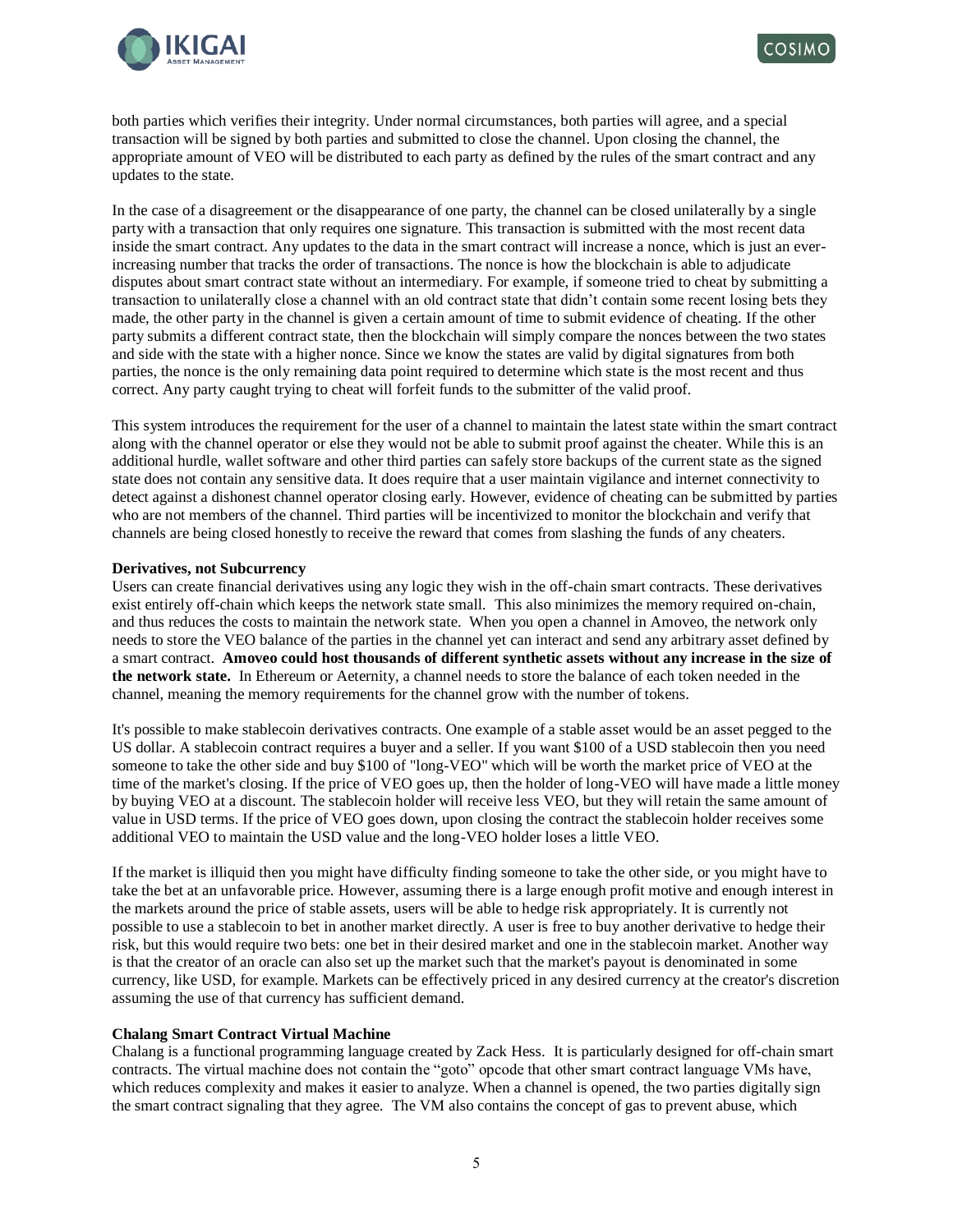



causes the contract to stop executing when all the gas has been used up. There is one type of gas that is consumed for each line of code executed and another type consumed by the amount of memory required.

## **Lightning Network**

Although channels are opened between two parties and run off-chain, smart contracts can be associated with one another across different channels allowing multiple participants within a single smart contract application. This is done using a similar procedure to an atomic swap, or a simultaneous moving of funds across different blockchains. An atomic swap involves making one transaction on each blockchain with rules that state that the transaction will remain locked until a predefined secret is revealed. Once the secret is revealed, both transactions become unlocked and are added to the blockchain at the same time. A key property is that the two transactions are either both locked or both added to the blockchain, but never one without the other. This same technique can be applied to smart contracts within different channels, where code is executed instead of simply funds being moved. This mechanic is what allows for the Lightning Network in Bitcoin and enables participants to participate in dapps or make payments across different channels in Amoveo.

### **Competitive Advantage**

The status quo for decentralized prediction markets is currently Augur, but Amoveo presents compelling advantages.

Amoveo presents stronger game theoretic guarantees through the combination of market-based (opposed to voter based) resolution combined with Nakamoto consensus. There is no opportunity for parasitic actors to corrupt the integrity of a market.

Amoveo is more capital efficient in that there is no need for voters. Voter based systems require voters to lock in capital to resolve an oracle in order to receive a reward for their work. These fees required to incentivize voters increase the aggregate cost of participating in a market and make it more inefficient.

**The ability for Amoveo to host off-chain non-custodial derivatives markets allows for fast and cheap execution while providing strong security and infrastructure assurances.** Far less customization is required to build a scalable application like Veil for hosting markets. While the interface is not as smooth as Veil yet, [Amoveobook](https://amoveobook.com/) uses the channels to trustlessly host derivatives markets rather than hosting private orderbooks.

### **Current State**

Amoveo has been operational since March 2, 2018. The futarchy-modeled governance system has worked as anticipated. Markets are hosted off-chain and are currently available to the non-technical user through interfaces like amoveobook.com. In short, the blockchain and the accompanying off-chain solutions are operational.

The project is young. The current applications are promising but few. In general, the user experience in cryptocurrency leaves a lot to be desired. For markets to gain traction, we would like to see continued UX work to decrease friction. This is a common issue with blockchain products, but Amoveo has solved some of the most pressing issues, namely, scalability. Additionally, there are a number of teams that are focused on developing wallets and user interfaces for hosting markets on Amoveo.

Amoveo did not hold an ICO and has not prioritized marketing. In our view, these are positive indicators, but additional bootstrapping is required. **For Amoveo to flourish, it needs an increased amount of developer mindshare and market participants. In the same way projects like Veil Markets have launched on Augur, entrepreneurs will continue to build out ancillary products for Amoveo.** These projects will help drive the efficacy of Amoveo oracles and markets.

Zack's development work represents 98% of GitHub activity. For a "decentralized" project, we would like to see a wider development distribution. Prediction markets are one of the most interesting blockchain use cases. Open derivatives could serve as the foundation for thousands of incentive mechanisms. Currently, there is limited developer mindshare devoted to this sector. There is significant room to explore and we hope to see more in the near future.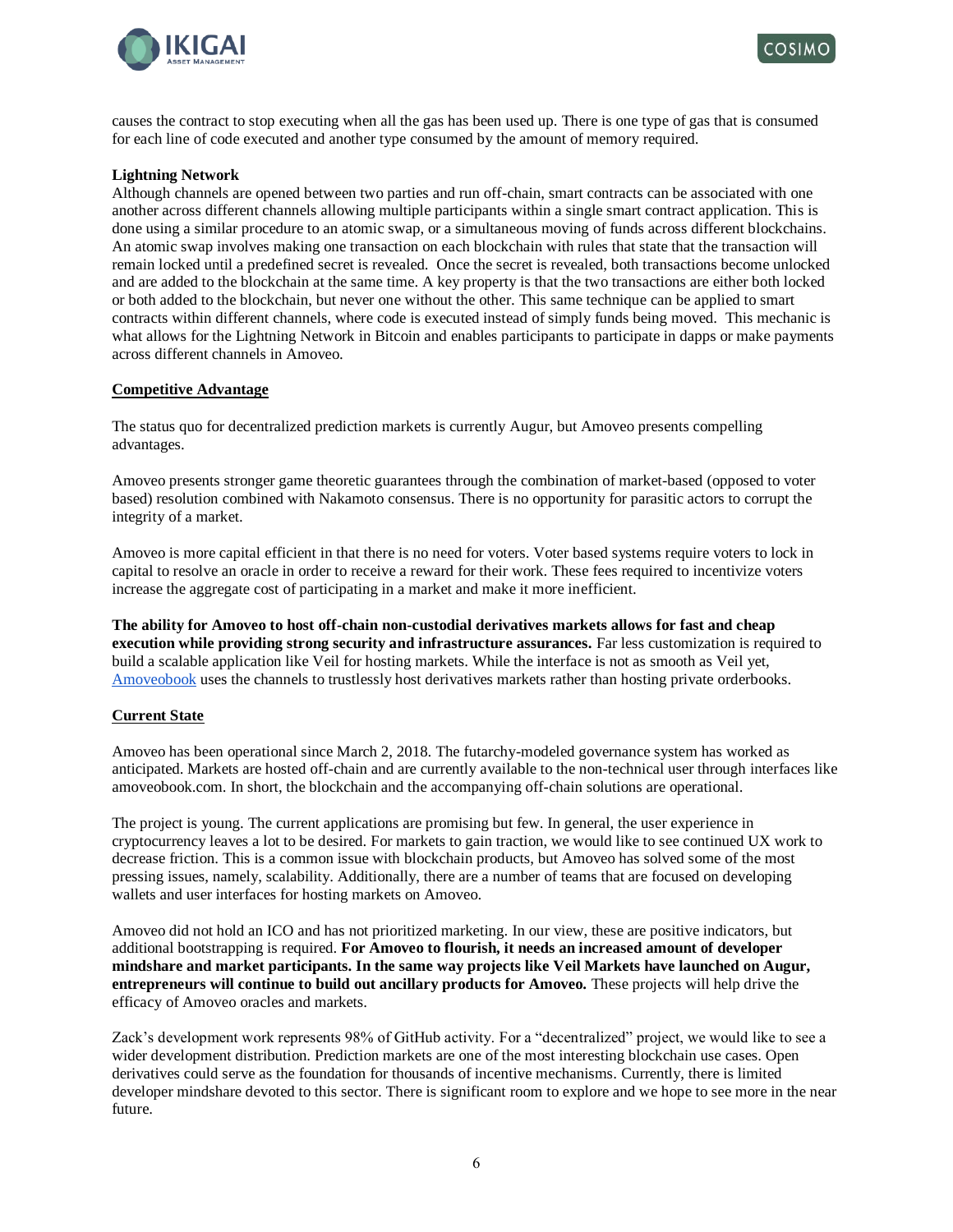



## **Conclusion**

Amoveo has designed and implemented a very unique set of features with a special focus on game theory. This focus allows for interesting experimentation in prediction markets, fundraising (dominant assurance contracts), and governance (futarchy). The project handles complex contracts such as the creation of synthetic assets through state channels allowing for the blockchain state to remain lean. The design approach and the development-focused community are positive signals for continued innovation, and there are a number of approaches that the broader community may find valuable. **Because markets are held off-chain but point towards on-chain oracles, channel operators who will be the predominant UI owners, can concentrate on the UI/UX.** The architecture offers strong assurances to the developers and to the users. We plan to support the project with operational, go-to-market, and development resources.

Zack originally developed the MVP for both Augur and Aeternity before contentious departures. In both past projects, he took different approaches which he ultimately decided were flawed. The evolution of his thinking, and his ultimate departure from the prevailing approach of voter-based markets are chronicled in Hivemind forums. Zack is well respected for his economic discourse and game theory. He has published some of the most progressive thought around the subject of decentralized prediction markets.

Amoveo has taken the approach that many are now realizing is the correct one - host complex, computationally heavy operations off-chain. This decreases the cost of creating and betting on markets and minimizes blockchain bloat. The game theory that governs Amoveo's oracles is the soundest we've seen. This is incredibly important for the efficacy of large-scale prediction markets. Again, it offers strong assurances network to stakeholders.

We hope this overview of Amoveo piques curiosity in the crypto community and drives meaningful development work. Amoveo has its quirks but is one of the most interesting projects in the space.

### **Resources**

Whitepaper

- [https://github.com/zack-bitcoin/amoveo/blob/master/docs/white\\_paper.md](https://github.com/zack-bitcoin/amoveo/blob/master/docs/white_paper.md)
- Source code and original documentation
	- <https://github.com/zack-bitcoin/amoveo>

Newsletter & Blog

- <https://amoveo.substack.com/>
- <https://medium.com/amoveo>

Additional Reading

- <https://medium.com/@tallakt/amoveos-first-futarchy-market-233d01b9fe53>
- [https://github.com/zack-bitcoin/amoveo/blob/master/docs/design/limit\\_order\\_in\\_channel.md](https://github.com/zack-bitcoin/amoveo/blob/master/docs/design/limit_order_in_channel.md)
- <https://github.com/zack-bitcoin/amoveo/blob/master/docs/design/oracle.md>

Exchanges

- <https://qtrade.io/>
- <https://gozo.pro/>
- <https://amoveo.exchange/>

**Statistics** 

• <https://coinpaprika.com/coin/veo-amoveo/>

Mining

• <https://amoveo.io/mining/>

Tools

- <https://veoscan.io/>
- <https://amoveobook.com/>
- <https://amoveo.io/en/>

Commands